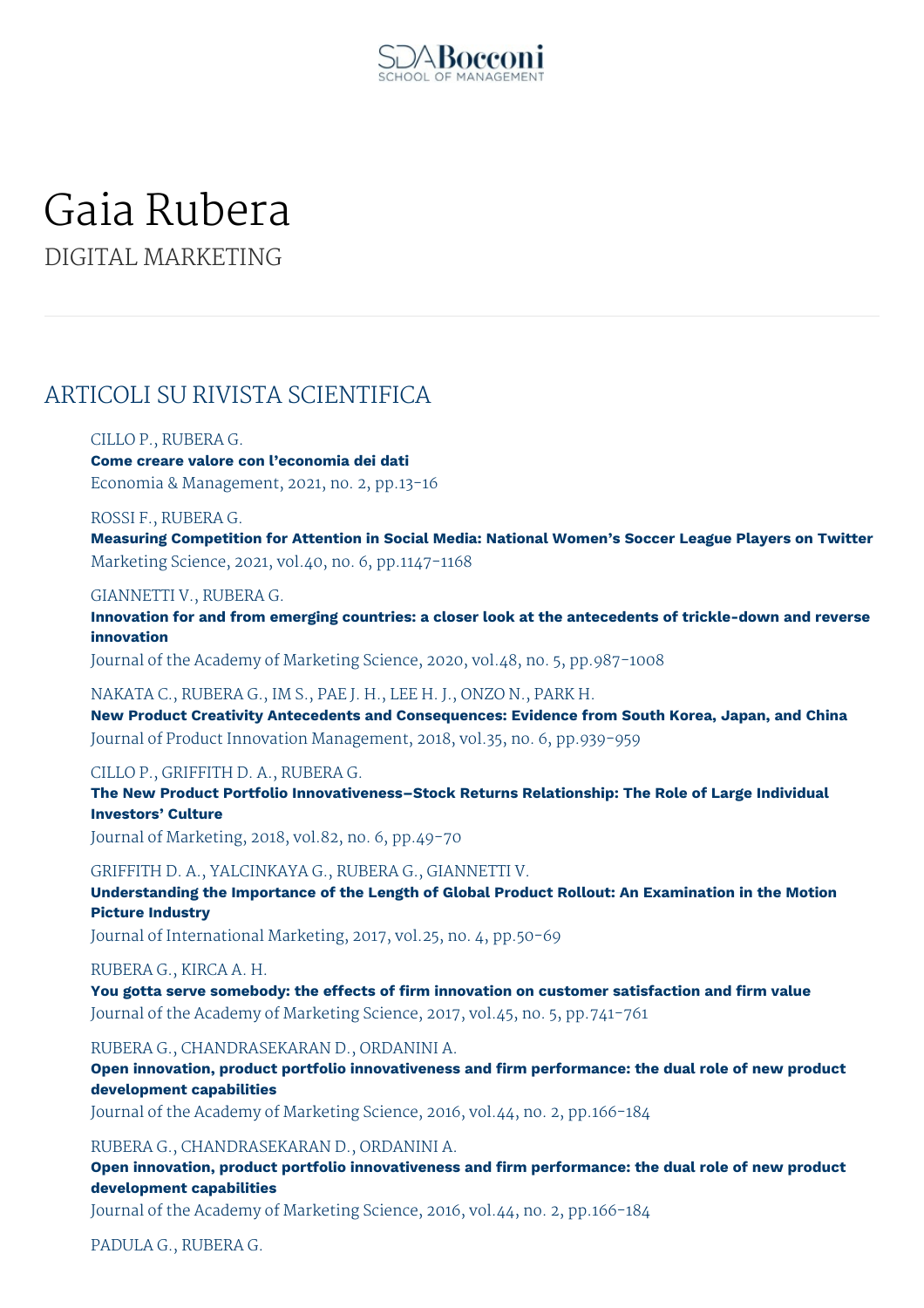#### **Selfie, big data e customer intelligence**

Economia & Management, 2016, no. 1, pp.19-21

RUBERA G.

#### **Design Innovativeness and Product Sales' Evolution**

Marketing Science, 2015, vol.34, no. 1, pp.98-115

#### GRIFFITH D. A., YALCINKAYA G., RUBERA G.

**Country-Level Performance of New Experience Products in a Global Rollout: The Moderating Effects of Economic Wealth and National Culture**

Journal of International Marketing, 2014, vol.22, no. 4, pp.1-20

#### RUBERA G., TELLIS G. J.

**Spinoffs versus buyouts: Profitability of alternate routes for commercializing innovations** Strategic Management Journal, 2014, vol.35, no. 13, pp.2043-2052

ORDANINI A., PARASURAMAN A., RUBERA G.

**When the Recipe Is More Important Than the Ingredients** Journal of Service Research, 2014, vol.17, no. 2, pp.134-149

#### GRIFFITH D. A., RUBERA G.

**A Cross-Cultural Investigation of New Product Strategies for Technological and Design Innovations** Journal of International Marketing, 2014, vol.22, no. 1, pp.5-20

#### RUBERA G., DROGE C.

**Technology versus Design Innovation's Effects on Sales and Tobin's Q: The Moderating Role of Branding Strategy**

Journal of Product Innovation Management, 2013, vol.30, no. 3, pp.448-464

#### RUBERA G., GRIFFITH D. A., YALCINKAYA G.

**Technological and Design Innovation Effects in Regional New Product Rollouts: A European Illustration** Journal of Product Innovation Management, 2012, vol.29, no. 6, pp.1047-1060

#### RUBERA G., ORDANINI A., CALANTONE R.

**Whether to Integrate R&D and Marketing: The Effect of Firm Competence** Journal of Product Innovation Management, 2012, vol.29, no. 5, pp.766-783

#### RUBERA G., KIRCA A. H.

**Firm Innovativeness and Its Performance Outcomes: A Meta-Analytic Review and Theoretical Integration** Journal of Marketing, 2012, vol.76, no. 3, pp.130-147

#### CALANTONE R., RUBERA G.

**When Should RD&E and Marketing Collaborate? The Moderating Role of Exploration-Exploitation and Environmental Uncertainty**

Journal of Product Innovation Management, 2012, vol.29, no. 1, pp.144-157

RUBERA G., ORDANINI A., GRIFFITH D. A.

**Incorporating cultural values for understanding the influence of perceived product creativity on intention to buy: An examination in Italy and the US** Journal of International Business Studies, 2011, vol.42, no. 4, pp.459-476

EISINGERICH A. B., RUBERA G., SEIFERT M., BHARDWAJ G.

**Doing Good and Doing Better despite Negative Information?: The Role of Corporate Social Responsibility in Consumer Resistance to Negative Information**

Journal of Service Research, 2011, vol.14, no. 1, pp.60-75

EISINGERICH A. B., RUBERA G.

**Drivers of Brand Commitment: A Cross-National Investigation** Journal of International Marketing, 2010, vol.18, no. 2, pp.64-79

RUBERA G., ORDANINI A., MAZURSKY D. **Toward a contingency view of new product creativity: Assessing the interactive effects of consumers**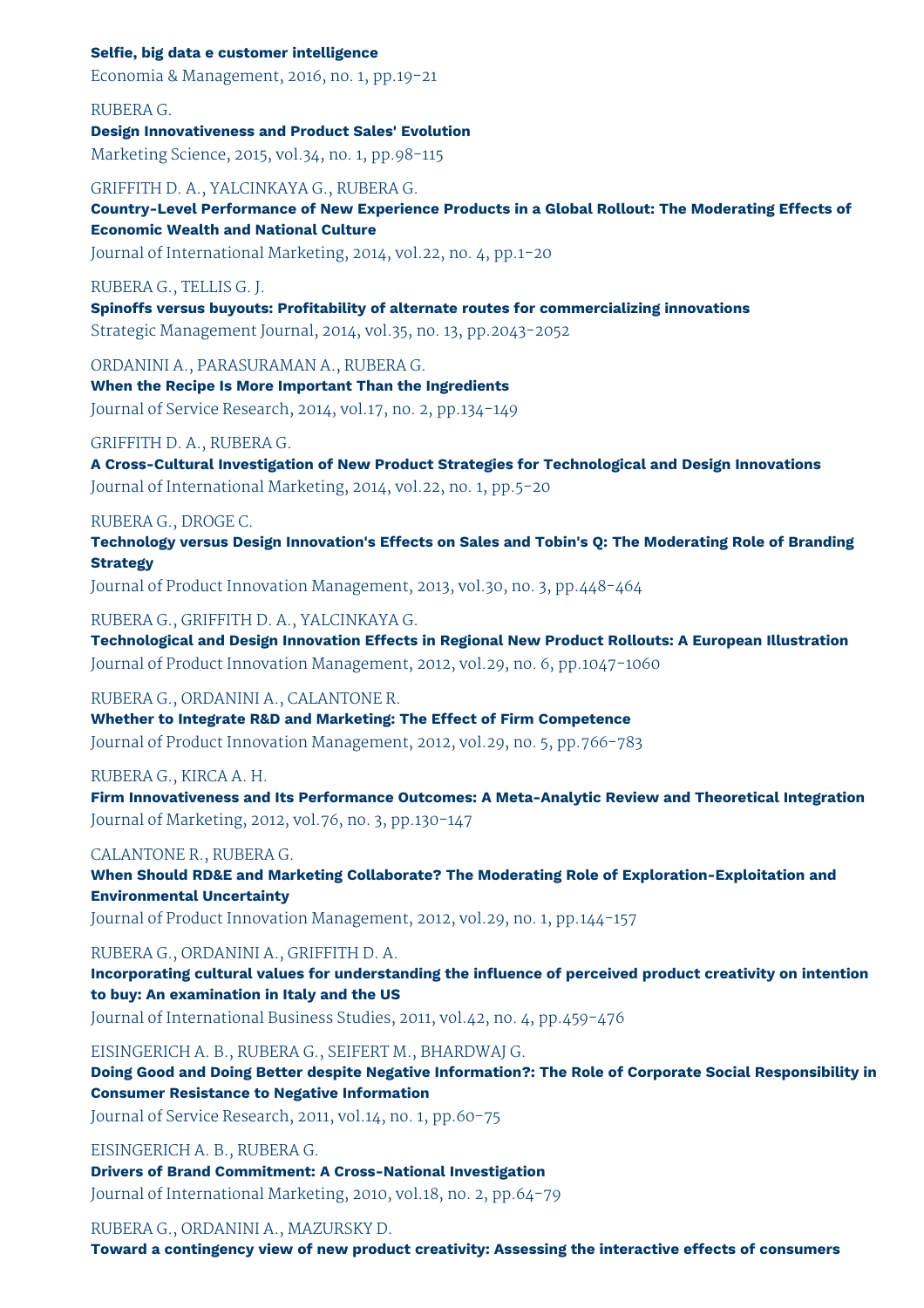Marketing Letters, 2010, vol.21, no. 2, pp.191-206

#### ORDANINI A., RUBERA G.

**How does the application of an IT service innovation affect firm performance? A theoretical framework and empirical analysis on e-commerce** Information & Management, 2010, vol.47, no. 1, pp.60-67

EISINGERICH A. B., RUBERA G., SEIFERT M. **Managing Service Innovation and Interorganizational Relationships for Firm Performance** Journal of Service Research, 2009, vol.11, no. 4, pp.344-356

#### ORDANINI A., RUBERA G., DEFILLIPPI R.

**The many moods of inter-organizational imitation: A critical review** International Journal of Management Reviews, 2008, vol.10, no. 4, pp.375-398

ORDANINI A., RUBERA G., SALA M.

**Integrating Functional Knowledge and Embedding Learning in New Product Launches** Long Range Planning, 2008, vol.41, no. 1, pp.17-32

RUBERA G., ORDANINI A., DEFILLIPPI R.

**La propensione al comportamento imitativo delle imprese: una revisione critica** Economia & Management, 2008, no. 4, pp.123-149

#### ORDANINI A., RUBERA G.

**Strategic capabilities and internet resources in procurement** International Journal of Operations & Production Management, 2008, vol.28, no. 1, pp.27-52

#### ORDANINI A., RUBERA G.

**Do resources mediate the relationships between the internet and performance in the marketing domain? Testing the role of customer orientation and brand equity**

International Journal of Internet Marketing and Advertising, 2007, vol.4, no. 1, pp.4-25

#### ORDANINI A., RUBERA G.

**The Release of "Greatest Hits" in the Italian Recording Industry: An Empirical Analysis of Strategies and Timing**

International Journal of Arts Management, 2004, vol.6, no. 3, pp.24-36

# CONTRIBUTI IN VOLUME, CAPITOLI O SAGGI SCIENTIFICI

#### CILLO P., RUBERA G.

**L'innovazione come leva strategica per attrarre e trattenere gli investitori** in *Marketing, una disciplina fantastica: omaggio a Enrico Valdani* Busacca Bruno, Costabile Michele (a cura di), Egea, pp.213-248, 2018

## PROCEEDINGS/PRESENTATIONS

#### GIANNETTI V., RUBERA G.

**Product's Characteristics as Drivers of Trickle-Down and Reverse Innovation: Evidence from the Food Industry**

*Product Innovation Management Annual Global Conference - October, 2016, Atlanta, GA, Stati Uniti d'America*

#### RUBERA G., KIRCA A. H.

Is Beauty in the Eye of the Beholder? The Effect of Firm Innovation on Consumer and Investor Responses